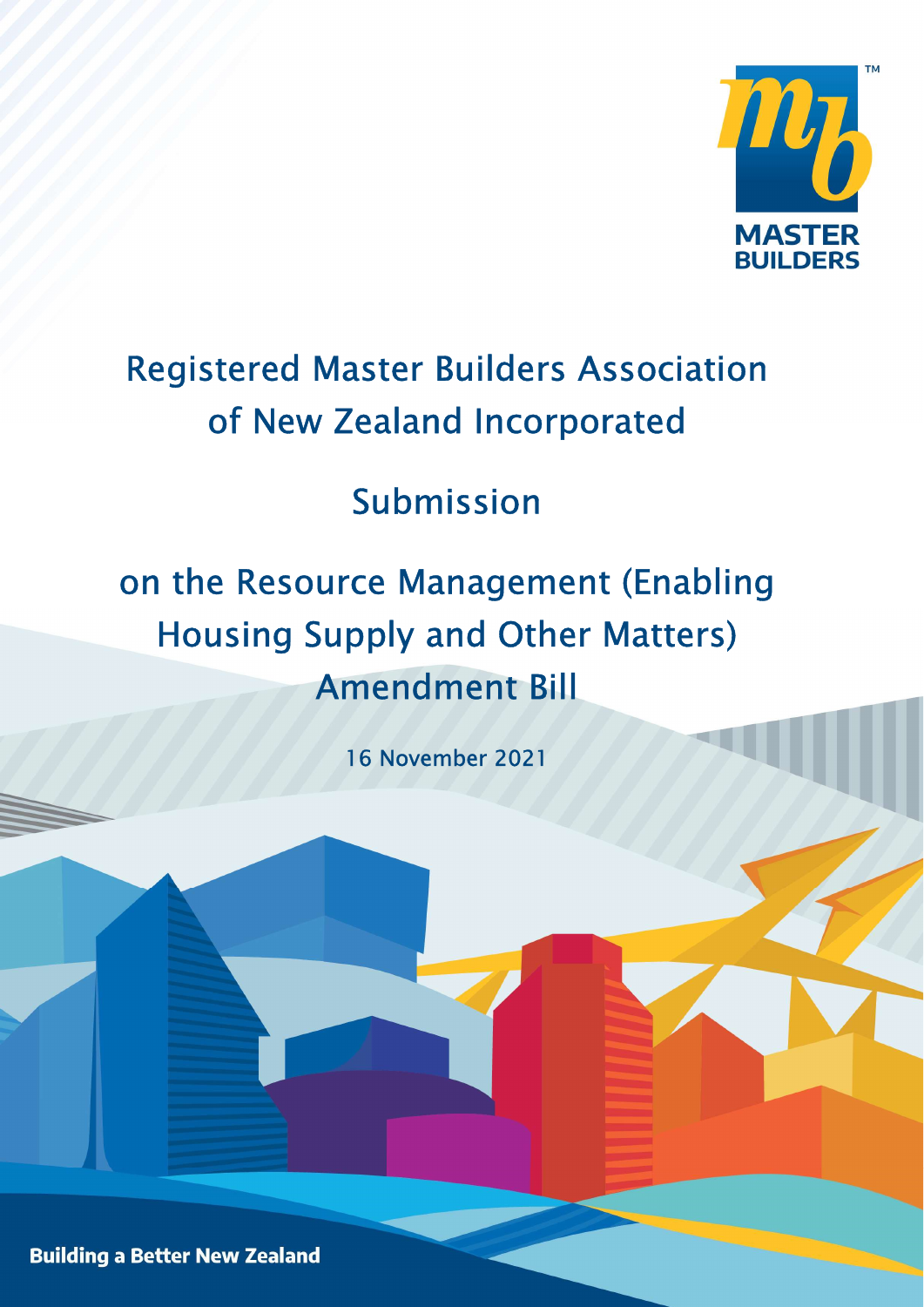## The Registered Master Builders Association submission on the Resource Management (Enabling Housing Supply and Other Matters) Amendment Bill

The Registered Master Builders Association (RMBA) welcomes the opportunity to provide this submission on the Resource Management (Enabling Housing Supply and Other Matters) Amendment Bill (the Bill).

## About RMBA

The RMBA represents over 3,000 commercial and residential builders and are the leading sector advocates on the built environment. Our sector is a key contributor to the New Zealand economy, with every \$1 million spent on house building supporting \$2.6 million across the wider economy.

We are working hard to lead the change our sector needs. Ensuring we have the regulatory systems and processes which will enable us to build faster and better. We are supporting our members to grow their capability and business acumen to ensure a strong and healthy sector; to innovate and make the most of new technologies so we meet the climate change challenge; and to attract, train and retain skilled talent. We are proud to be New Zealand's best builders.

At Master Builders we are committed to transforming the sector and rebuilding our economy. We are focused on building better homes, communities and workplaces, and ultimately better lives for all New Zealanders. We are building a better New Zealand.

## Summary of the Resource Management (Enabling Housing Supply and Other Matters) Amendment Bill

The Bill, which amends the Resource Management Act 1991 (the RMA), seeks to rapidly accelerate the supply of housing where the demand for housing is high. This will help to address some of the issues with housing choice and affordability that Aotearoa New Zealand currently faces in its largest cities.

This Bill requires territorial authorities in Aotearoa New Zealand's major cities to set more permissive land use regulations that will enable greater intensification in urban areas by bringing forward and strengthening the National Policy Statement on Urban Development (the NPS-UD).

#### Medium density residential standards (MDRS)

The MDRS will enable 3 storeys and 3 dwellings per site as of right. This means that developments of 3 storeys and 3 dwellings per site will be permitted activities in the RMA plans of territorial authorities, removing the need for a resource consent. The MDRS will also enable—

- more flexible height in relation to boundary standards to enable 3 storeys on averagesized sites:
- smaller private outlook spaces (space between windows and other buildings) and private outdoor living spaces (for example, balconies):
- reduced side yard setbacks to allow development closer to side boundaries:
- more resource consents (when needed) to proceed on a non-notified basis.

The MDRS will be applied by tier 1 territorial authorities. Tier 1 urban environments are Auckland, Hamilton, Tauranga, Wellington, and Christchurch. There are 14 tier 1 territorial authorities that are responsible for all or part of those tier 1 urban environments.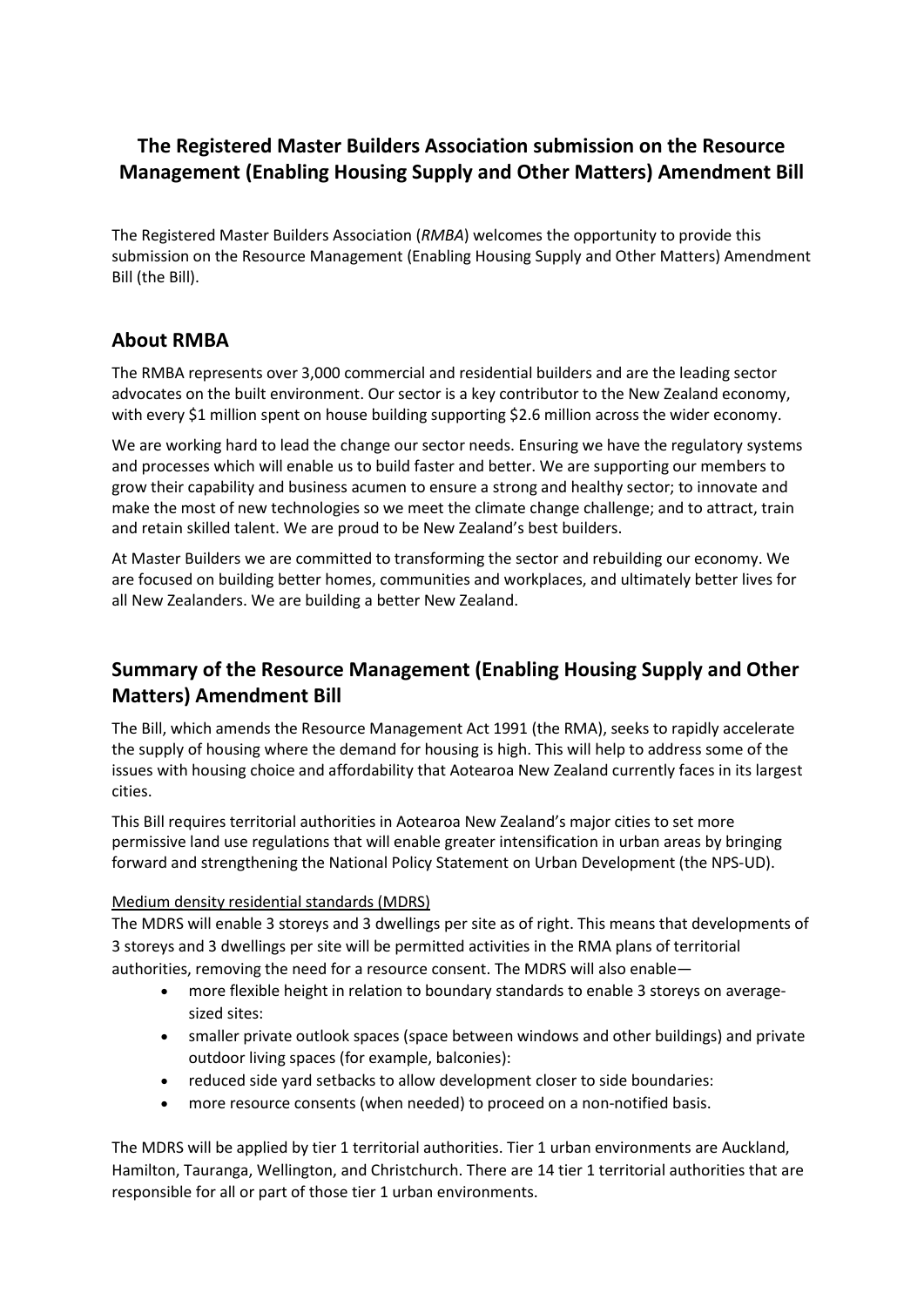## RMBA's position on the Resource Management (Enabling Housing Supply and Other Matters) Amendment Bill

#### Overarching view

Registered Master Builders supports and encourages legislation reform that increases New Zealand's supply of quality, sustainable and affordable housing. New Zealand is currently facing a housing crisis, with inter-generational inequity in housing opportunity growing due to the shortage of homes to meet current demand. With New Zealand's population expected to reach 6 million by 2050, and half of all population growth to be in Auckland specifically, New Zealand, including its construction industry, has a significant task on its hands to provide the enough of the right homes and infrastructure.

RMBA is of the view that there some aspects of the proposed in the Bill that could impact the industry in a significant way and need further reflection.

Summary of concerns:

#### Design

Homes need to be designed to last and be durable to avoid further housing quality and supply issues in the future. Amendments to the RMA need to be sound, and not create potential flow on effects to the housing supply in the longer term.

#### **Quality**

Homes built under the medium density housing framework need to be of sufficient quality. This includes meeting appropriate environment impact minimisation and sustainability requirements. New Zealand's homes need to be warm, dry, and safe to live in, so New Zealanders both want to live in them, and remain healthy when they do so.

#### **Infrastructure**

Resulting medium density housing areas, especially in the outskirts of Tier 1 areas, need to be sufficiently supplemented with appropriate infrastructure. RMBA is of the view that housing areas that are not well supported with accessible and sufficient public facilities and transport become isolated communities. This is not a desirable future.

Lack of infrastructure also has a material impact on the livability of the proposed housing in the medium density homes. If I am unable to travel to and from my place of work, or easily access essential services such as the doctor, pharmacy and supermarkets, then it is unlikely I am going to find these types of areas as places I can reasonably live.

The infrastructure development has to go hand in hand with the housing development, and support will be needed from the relevant territorial authority in ensuring that a lack in infrastructure does not enable resource consents on this basis holding up development. An example is housing being held up due to not being able to access sewage systems, so is declined resource consent on this basis. It will be important that the intent of the Bill is not overridden or frustrated during the implementation phase because of issues with infrastructure.

#### Affordability and Ease of Building

The Bill does not address affordability, the omission of which creates some risk. It can seem obvious that by increasing house supply, homes will become affordable – supply outstrips demand. However, affordability issues are more complex than simple tweaks to supply and demand. The building of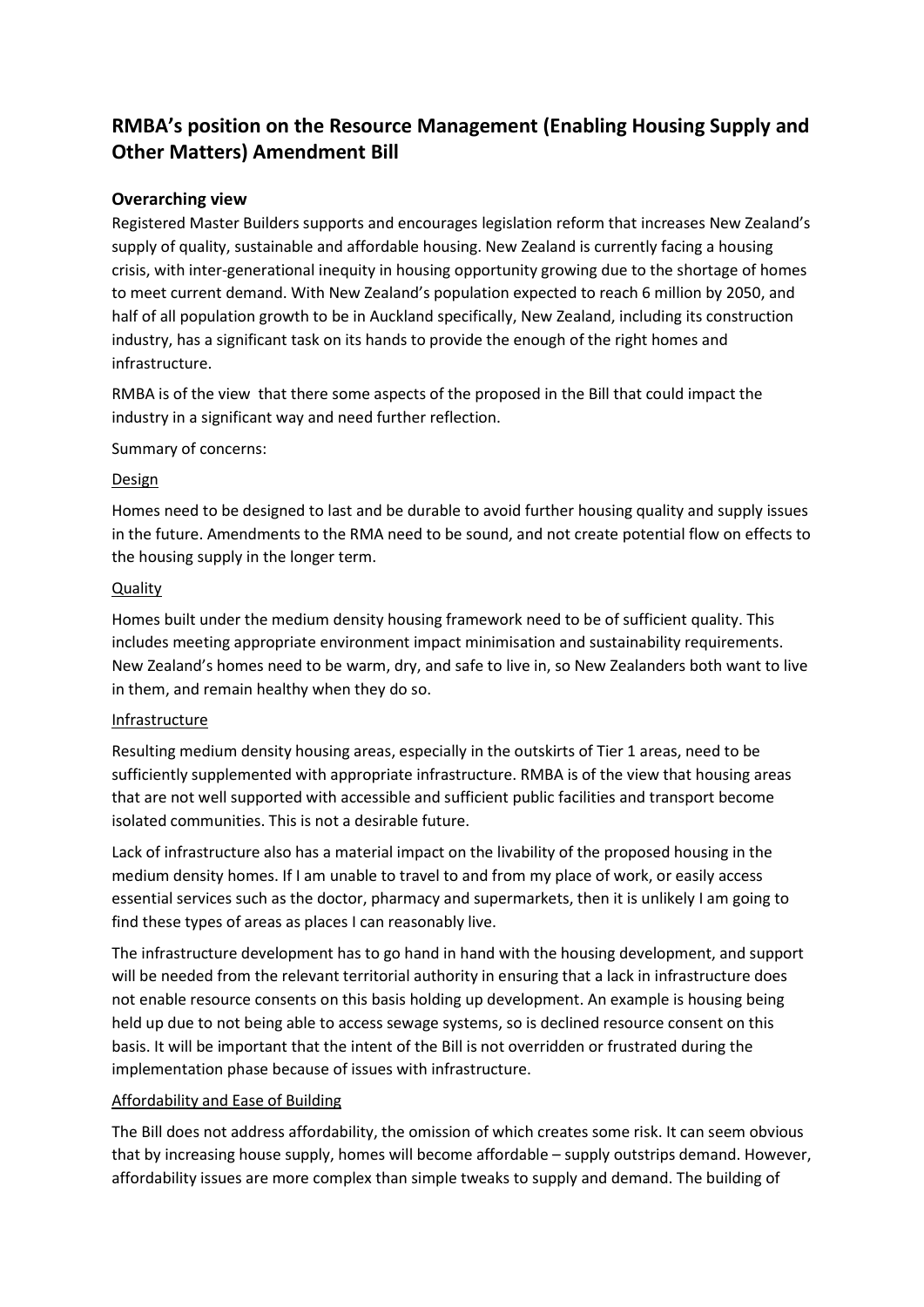homes often depends on market factors such as cost of supplies, labour availability and size of project. These are not influenced by the number of homes available on the market. As we have seen over the last 18 months, the severe lack of availability of supplies and resulting price volatility in price increases is severely impacting the ability for our members and the sector to build homes. Added to this is the extreme labour shortage, now a crucial issue for our industry. The Bill does not address these, and without change in these areas, the cost and ease of building a home will remain a challenge that will impact the ability to roll out the Bill.

Further detail on each of these areas is outlined below.

#### Design

Homes built through the changes to the MDRS need to be well designed. Design embodies the look of a home, suitability of a home and durability of a home.

However, before any of the design can go ahead, land needs to be available for development. Our members agree that land availability is a huge issue, that is getting worse not better. Many of our members play a role in sub-dividing land for development. An example of how difficult this has become is from one of our members in Taranaki. Here they need to build on flat land where the water table is high. This land needs to be drained and discharged. This is no longer enabled in legislation, so developments on this type of land are currently near impossible. This exacerbates the problems we have now, and the MDRS does not provide a solution. Land cost is also one of the highest costs on any build project. A Deloitte report from 2018 had land at between 20-30% of the total residential construction costs in Auckland – this will have increased in recent years, with some estimates at 50 to 60%. If no land is available to build more homes, any changes to MDRS will have little impact.

Where development does get underway, homes built under the new standards in communities where medium density building is not the norm, need to the designed in consideration with how the homes integrate with the rest of the community. Not only do we want people living in homes under these changes to want to live in the home due to its quality on the inside, but also due to how they look and feel on the outside. Community is important when looking for a new home, and so if a home doesn't fit cohesively with others, it can look unattractive to potential dwellers. As it currently stands, building standards do not have a character assessment, and the MDRS have the potential to create mismatching of homes in a neighbourhood. This issue is addressed in the UK through Local Design Guides, which detail how a new build should look to match the character of a borough. As Resource Consent would not be required for homes developed from the updated MDRS, Tier 1 councils should consider using a character assessment as part of the Building Consent process to ensure that suburbs remain attractive to live in terms of character, but also not hinder necessary development in those areas.

In addition to the society impacts of medium density housing, there are also challenges around building medium density housing combined with navigating other government regulations. New Zealand's construction industry has a big challenge under the Climate Change Response Amendment Act 2019, in creating a net zero building industry by 2050. Part of meeting targets under this Act, is the innovation in the use of timber for building. Concrete use adds immensely to the carbon footprint of a building, however, will need to be used in the construction of three storey homes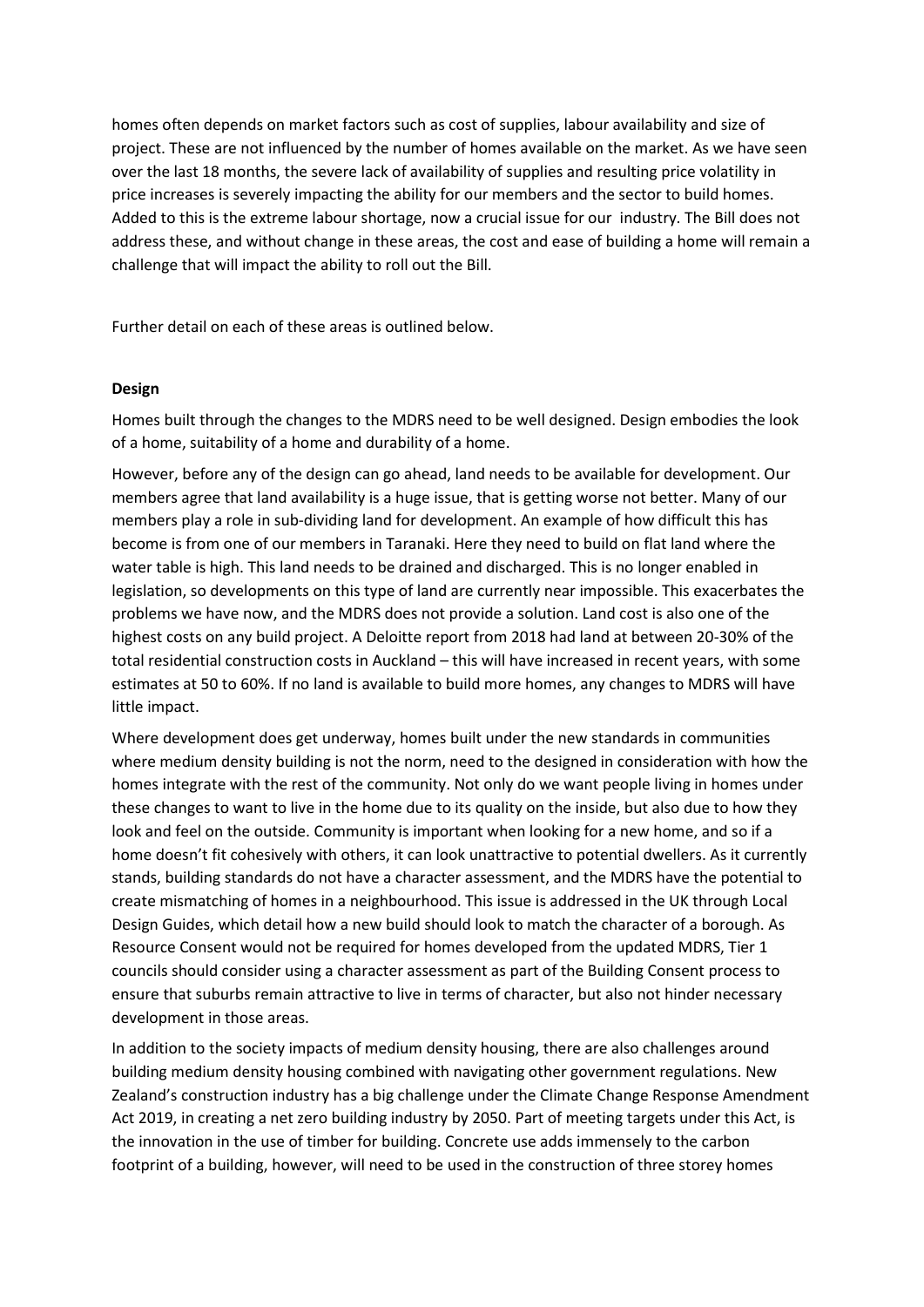under the NZ 3604 standards. These standards of using timber when building homes, only are applicable to three storey homes, when at the bottom level at a minimum is concrete masonry walls. Therefore, it is contradictory to advocate for increase in medium density housing, in conjunction with enforcing net zero carbon emission targets. RMBA proposes that any changes to the MDRS that include the allowing of three storey structures, also trigger a review of the NZ 3604 standards to allow for these homes to be built with environmental impacts in mind. Otherwise, design options are limited, and the goal for the industry and New Zealand to be net zero by 2050 is nearly impossible.

 The changes proposed to the MDRS encourage more homes to be built in closer proximity to each other. When designing these buildings, there needs to be consideration around the design to create the best living environment for the New Zealanders who will live in them. New Zealand already has a quality issue with much of its existing housing stock, and these issues should not continue in new housing stock. Design of any homes under the MDRS needs to factor in positioning of the home, to maximise sun, shade, and ventilation possibilities. Currently the proposed changes do not address this and could lead to homes that are not best positioned to maximise the natural light and warmth available to us from the sun.

In addition to designing homes under the MDRS with natural warmth and light potential in mind, medium density homes need to be built to be dry. New Zealand has seen before what subpar quality can mean in terms of leaky homes, and there is risk that homes built close to each other without updated design techniques to account for this, may create a home with water tightness issues. We are seeing this in our own Master Builder guarantees, where many designs are built without eaves, which can greatly affect the weather tightness of a building. This is usually done to maximise the use of the land being built on, as without eaves, a home can be built closer to the section boundary. Our concern here is this will cause issues for the home without this added feature, but could also cause flow on effects to communities, especially where all the homes in one area follow the same design.

A further complication with the proposed changes to the MDRS, is the arrangement for owning the home and land. Land does require Resource Consent in order to be subdivided, and so anyone wanting to use the Bill to build homes on their current land and then sell these on, would require Resource consent in order to sell the land along with the new home. However, if the owner did not want to do this, they could sell the home under a cross lease option. Cross Lease options are the most complicated form of home ownership in New Zealand and is not common, or usually particularly attractive to potential purchasers. The Bill could be encouraging this form of home ownership to be more common, and so there could be an increased risk for New Zealand homeowners of these new arrangements in the future.

#### **Quality**

The purpose of the changes to the Bill are to increase housing supply. However, this needs to be balanced against the quality of any new homes built under the proposed legislation. New Zealanders not only need homes to live in, but good quality homes. The Building Code currently sets the minimum standard of quality that homes need to be built at. However, we are hearing from members that consumers often do not want to exceed the building code due to additional costs. Homes in New Zealand are built well, but there is plenty of opportunity to be built better. There are some great projects in New Zealand which have been built to the highest standards possible because they had the funding behind them. Government needs to consider how it will encourage homes built due to the changes in the MDRS be of exceptional quality.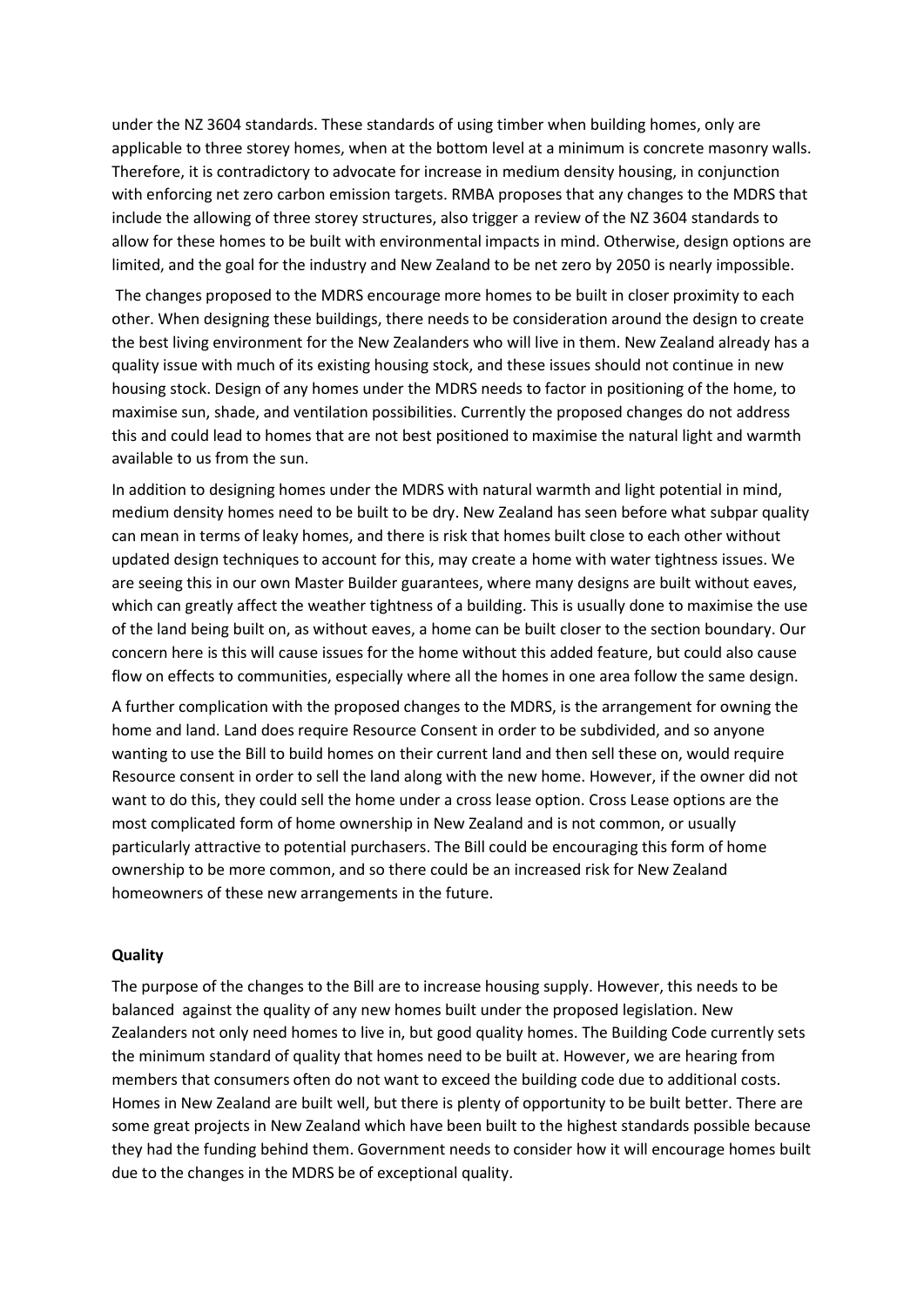Although supportive of better quality builds, we note the pressure this will place on an already stretched and stressed sector due to a boom type demand combined with severe labour shortages and supply chain issues exacerbated by COVID 19. In some cases, our members are unable to build houses due to the complete unavailability of materials needed, such as timber and insulation. Demand is only expected to continue, especially with population growth expected to see New Zealand with 6 million people by 2050.

Design has an impact on New Zealand meeting its carbon emission targets, but carbon emissions encompass the entire life carbon embodiment, which is largely out of the construction sector's control and very much down to use and maintenance by occupants. The BRANZ 2015 House Condition Survey results showed that over 50% owner occupied homes were not well maintained, and for rental homes this was over 75%.<sup>1</sup> MDRS changes does not stop this trend from continuing, as there is no criteria around the quality of these homes and how they should be maintained by owners and occupants. We not only need more homes, but homes need to be of superior and well designed quality as well as maintained in order to ensure the new homes last into the future. Otherwise we run the risk of leaving future generations with sub-par housing stock, such as we are currently dealing with.

#### Infrastructure

Any homes built under the MDRS need to functional for New Zealanders to live in. Infrastructure needs to be up to sufficient to allow people to access amenities in their community, and not be isolated from other communities. Infrastructure includes access to public transport, supermarkets, and local council facilities. We do not encourage or want to create isolated communities, that are disjointed from the rest of the city they live in. New developments need to think of functionality and be future proofed, and this means that local councils will need to work with developers and builders to create an overall functional livable city. Infrastructure has been a key barrier holding back development for many years and the Bill does not fix this issue.

We were pleased to see the Government announce the Infrastructure Fund earlier in 2021. This fund will help to encourage further development in Tier 1 areas. However, this will be exhausted at some stage, and it will be down to local councils to ensure that all new developments are serviced correctly in the long term. Despite this dependence on local council to meet the every day needs of people living in new medium density developments, Crown Infrastructure Partners believes "that some high growth Councils are constrained in their ability to take on further debt to invest in infrastructure. Many of these high-growth Councils are near their borrowing limits, making it challenging to finance the infrastructure investments needed to keep up with demand. This limits their ability to open up the supply of land for housing construction."<sup>2</sup> This will affect our members, as land availability has been a crucial factor in getting new developments off the ground. Infrastructure, and lack of it, has flow on ramifications in how we meet our housing supply issues.

The ability to connect a new home to basic infrastructure is difficult and is not set to change. Approval from Auckland Council is required for any stormwater connection to a public stormwater pipeline. This will mean that those taking advantage of the MDRS will need to not only pay for the construction of a new building, but also for the connection of that home to public infrastructure. For

<sup>&</sup>lt;sup>1</sup> 2015 House Condition Survey results | BRANZ

<sup>&</sup>lt;sup>2</sup> Housing Infrastructure | Crown Infrastructure Partners | New Zealand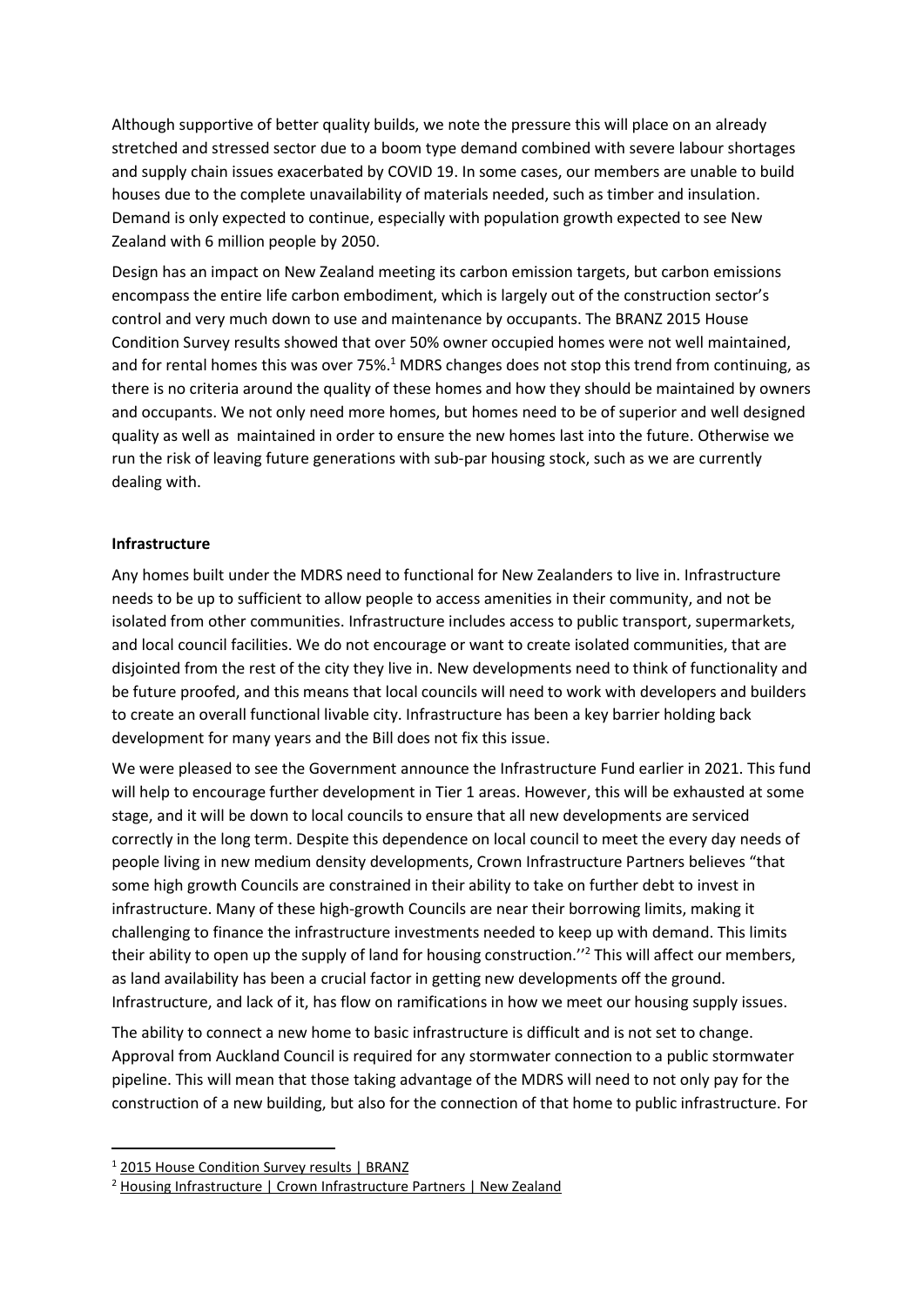a developer, these costs are often built in, however for landowners wanting to use land for multigeneration family living, this will be a financial burden that become excessive in the building process. A new stormwater connection for a home that is 30m away from the existing pipeline is enough to make the cost of building another home on a section unpractical for non-developers wanting to use the MDRS to build multi-generational family housing or comparable purposes.

Once a home is completed, there are infrastructure needs for the home to be practical for people to live in. An area of such infrastructure requirements, particularly for medium density housing is sufficient access to public transport. As the Government encourages the move away from getting in our vehicles to access amenities, new developments will need to be designed with how people living there will access transport to go to work, the supermarket and the doctor. Currently public transport in our main cities is very dependent on bus transport, as these are the easiest modes of public transport to add into a new development as the roads are built as part of new housing. RMBA would like to see more innovation from local council and Government on how to connect communities through different transport options, to support the Government's approach towards the carbon zero future.

In addition to accessing public transport so that people can access facilities further away from home, they also need to have local facilities that can serve without the need to go elsewhere for basic amenities. Supermarkets and health care facilities are needed in any new developments created from the changes in the MDRS. This has been slow previously in Tier 1 areas experiencing high growth. Churton Park in Wellington is a Tier 1 area and has experience extreme growth in population. The population in this suburb is expected to double over the next 20 years<sup>3</sup>, however it its first supermarket only opened in 2011. The suburb was established in the 1970s and previously people living in this community had to travel to Johnsonville or Tawa to go to a supermarket.<sup>4</sup> The only public transport option available in this area currently is bus, resulting in many people using private vehicles to access basic needs. As developments similar to Churton Park continue in Tier 1 areas, we need to learn from these infrastructure issues, so they are not repeated, and all new developments, particularly created from the MDRS, need to have access to infrastructure planned in advance.

#### Affordability and Ease of Building

The Bill does not address affordability, the omission of which creates some risk. It can seem obvious that by increasing house supply, homes will become affordable – supply outstrips demand. However, affordability issues are more complex than simple tweaks to supply and demand. The building of homes often depends on market factors such as cost of supplies, labour availability and size of project. These are not influenced by the number of homes available on the market. As we have seen over the last 18 months, the severe lack of availability of supplies and resulting price volatility in price increases is severely impacting the ability for our members and the sector to build homes. Added to this is the extreme labour shortage, now a crucial issue for our industry. The Bill does not address these, and without change in these areas, the cost and ease of building a home will remain a challenge that will impact the ability to roll out the Bill.

<sup>&</sup>lt;sup>3</sup> Churton Park Subdivision | Russell Properties, building and property development, Churton Park and Grenada, Wellington

<sup>4</sup> Supermarket to open in Churton Park | Stuff.co.nz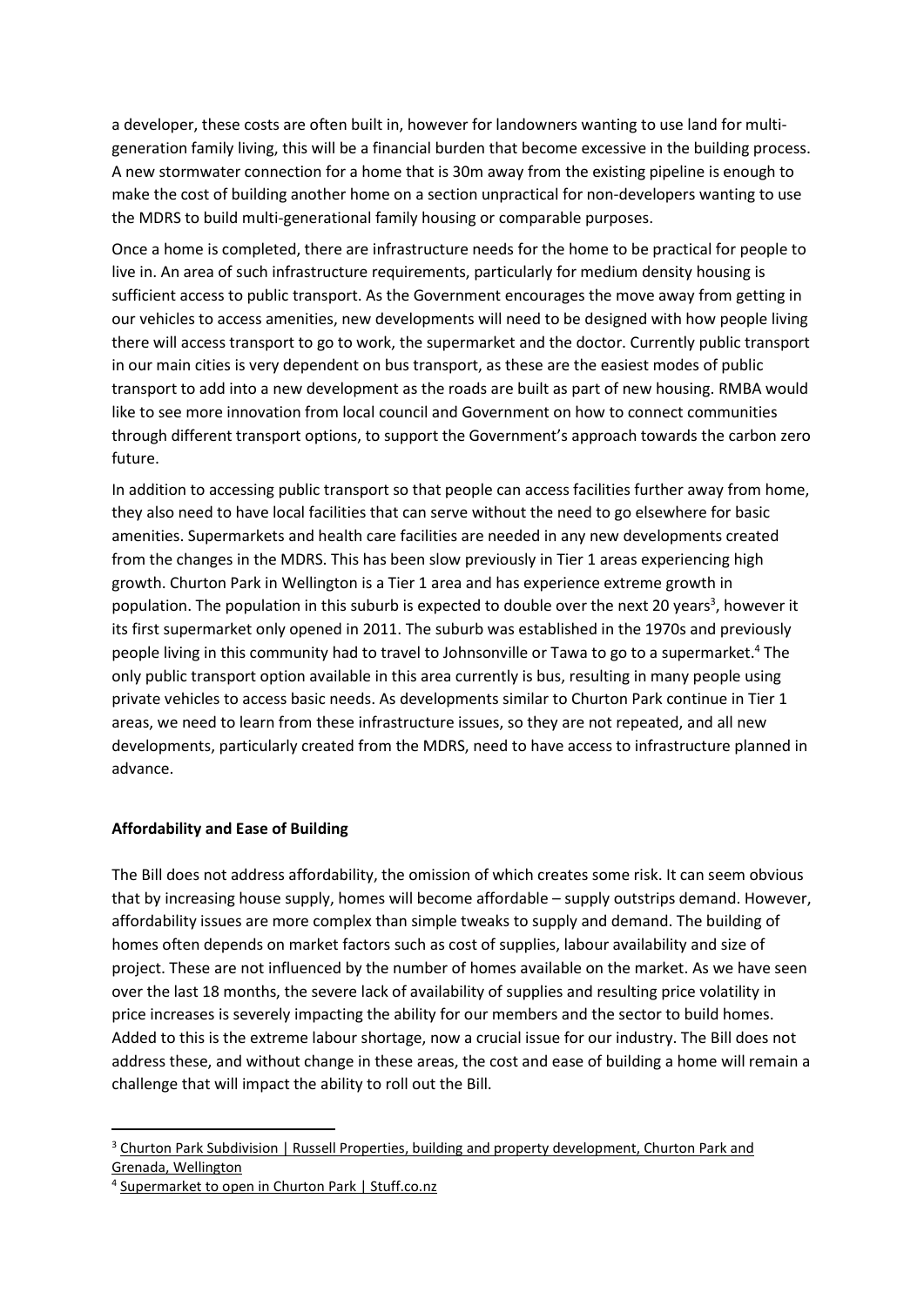Core Logic's economist Kelvin Davidson has warned the costs of building will increase with companies facing difficulties getting staff and materials. Over the last 18 months, there has been a dramatic increase in the cost of building supplies. This is due to high demand not only in New Zealand, but in the global market. Worldwide, the construction industry is currently in a boom cycle, and this has been recognised by government. We don't expect much to change regarding the cost of building supplies, especially not in the short term. Core Logic's research team advises that housing construction costs are rising at double the typical pace, and 95% of our members have reported issues with increased costs, delays, and product substitutions due to a lack of available building materials.<sup>5</sup> If the cost of building is unpredictable, building becomes an unattractive risk for some, and this may hinder the industry keeping up with demand. The Bill in its current state will not impact this, making it a challenge for those who do want to action the changes proposed to the MDRS.

In addition to the cost of building, ease of building due to labour is also a major issue facing the industry, which this amendment fails to tackle. 70% of our members in June 2021 said it is harder to get the staff they need now than it was 12 months ago. Staffing our industry sufficiently to build homes to meet the demand is a continuing struggle, and without the right amount of people working in the industry, there is a limit as to how much and how fast the construction sector can build to meet demand. The labour shortage in construction needs to be solved with government initiatives and increased immigration opportunities for skilled workers in order to meet the demand changes to the MDRS will create.

Lastly, changes to the MDRS only impact Tier 1 areas at this stage. Whilst Tier 2 can be included in the changes if government orders this to happen, we have heard from members in Tier 2 areas they are very much facing the same issues as Tier 1 areas. The proposed MDRS changes will do nothing to support our industry in those areas. Tier 2 areas are struggling to meet demand for housing availability just as much as Tier 1 areas. In Gisborne, New figures from Statistics New Zealand show 156 resource consents for new dwellings have been consented for the year ending September — an 81 percent jump on the same period last year, showing that housing supply is an issue nationwide, rather than just in our cities. MDRS does not extend far enough into these areas of the country and our members need support in meeting demand in Tier 2 areas, just as much as Tier 1 areas.

#### Conclusion

Registered Master Builders recognises that there is currently high demand for housing. Our members are working hard to meet this demand, despite the current industry challenges. RMBA encourages ideas on how we can improve our efficiency in increasing the housing supply. However, the Bill does not tackle the big issues currently stifling the construction industry, which are imperative in progressing building forward. The MDRS needs to address how we will meet the current needs of New Zealand housing without compromising on quality, design and infrastructure. Our members need further support in areas of land availability and access to skilled labour, which are still not being solved by government and the Bill will not change these significant barriers in development.

RMBA thanks you for the opportunity to contribute to Bill.

We are keen to remain involved in this important strategy for New Zealand and are available to appear in person to talk to our submission if required.

<sup>&</sup>lt;sup>5</sup> Quarterly housing construction costs rising at double the typical pace (corelogic.co.nz)